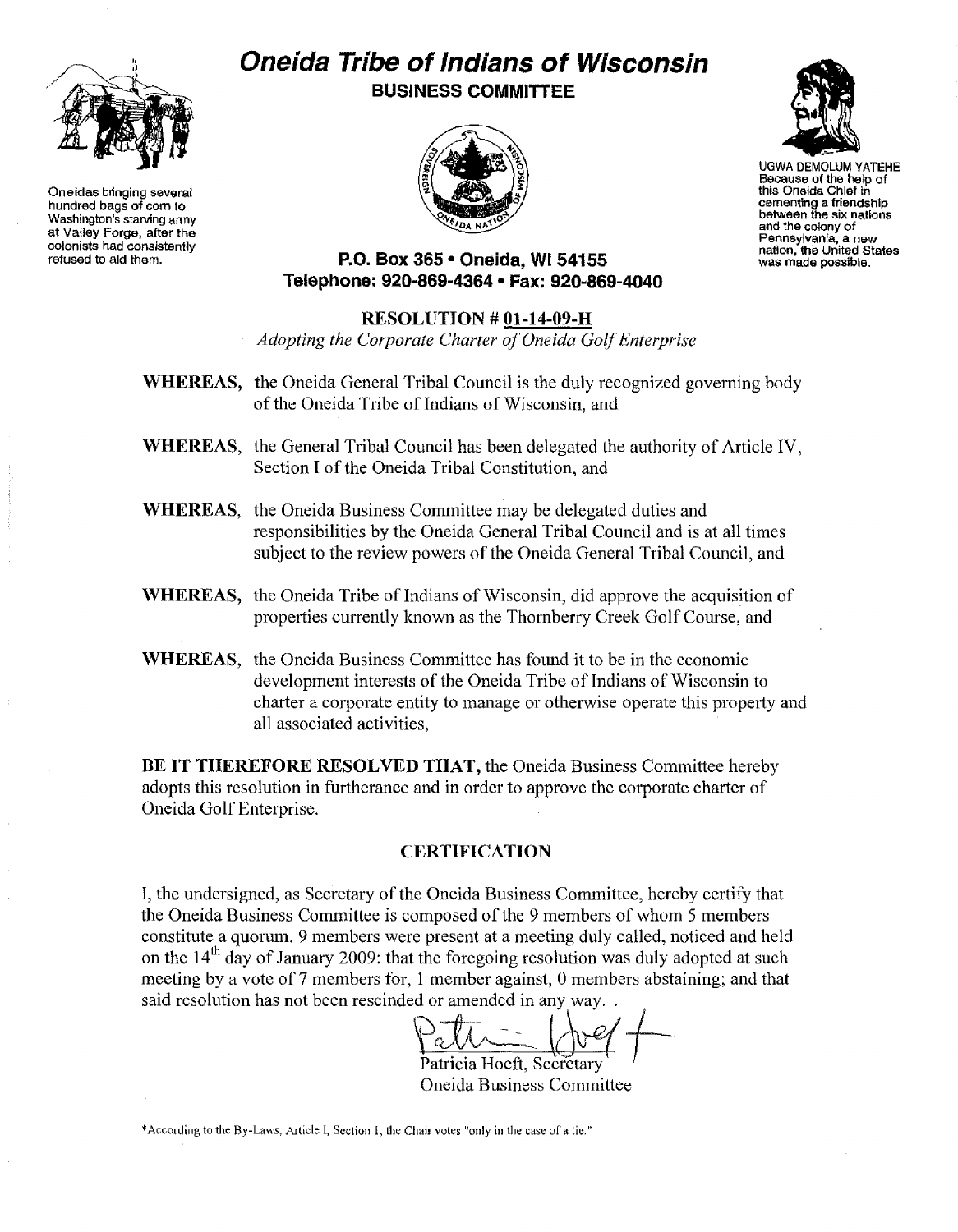# CORPORATE CHARTER **OF** *[ONEIDA GOLF ENTERPRISE]*

### **ARTICLE I-NAME**

The name of this tribally chartered corporation is Oneida Golf Enterprise, hereinafter referred to as "Corporation". The Oneida Tribe of Indians of Wisconsin, hereinafter referred to as "Oneida" or "Oneida Tribe", confers on the Corporation all of the rights, privileges, and immunities existing under federal and Oneida tribal laws.

#### **ARTICLE 2 - AUTHORITY**

The Oneida Business Committee grants this Charter based upon authority vested in it by the Oneida General Tribal Council, Oneida Tribe of Indians of Wisconsin pursuant to Article IV, Section  $I(g)$  of the Constitution and By-Laws of the Oneida Tribe of Indians of Wisconsin, and pursuant to the exercise of the sovereign rights, future and reserved, of the Oneida Tribe of Indians of Wisconsin by Article IV, Section 2 and 3, of the Constitution and By-Laws of the Oneida Tribe of Indians of Wisconsin, duly approved by the Secretary of the Interior on December 21, 1936.

#### **ARTICLE** 3 - **DURATION**

The period of existence of the Corporation shall be perpetual until it is dissolved, pursuant to Article 12 of this Charter.

#### **ARTICLE 4 - JURISDICTION**

The Corporation is created under and is subjected to the jurisdiction, laws, and ordinances of the Oneida Tribe. The actions hereby taken by the Oneida Business Committee and the Oneida General Tribal Council expressly reserve to the Oneida Tribe all its inherent sovereign rights as an Indian Tribe with regard to the activities ofthe Corporation.

#### **ARTICLE** 5 - **REGISTERED OFFICE AND PLACE OF BUSINESS**

The principal place of business and the registered office of the Corporation shall be within the Oneida Tribe's Reservation. The registered office address of the Corporation and principal place of business is PO Box 365, Oneida Wisconsin, 54155. The Corporation may also have such other places of business as the Board of Directors of the Corporation may from time to time direct, as the operations of the Corporation may require.

#### **ARTICLE** 6 - **PURPOSES AND POWERS**

The purposes for which the Corporation is organized are: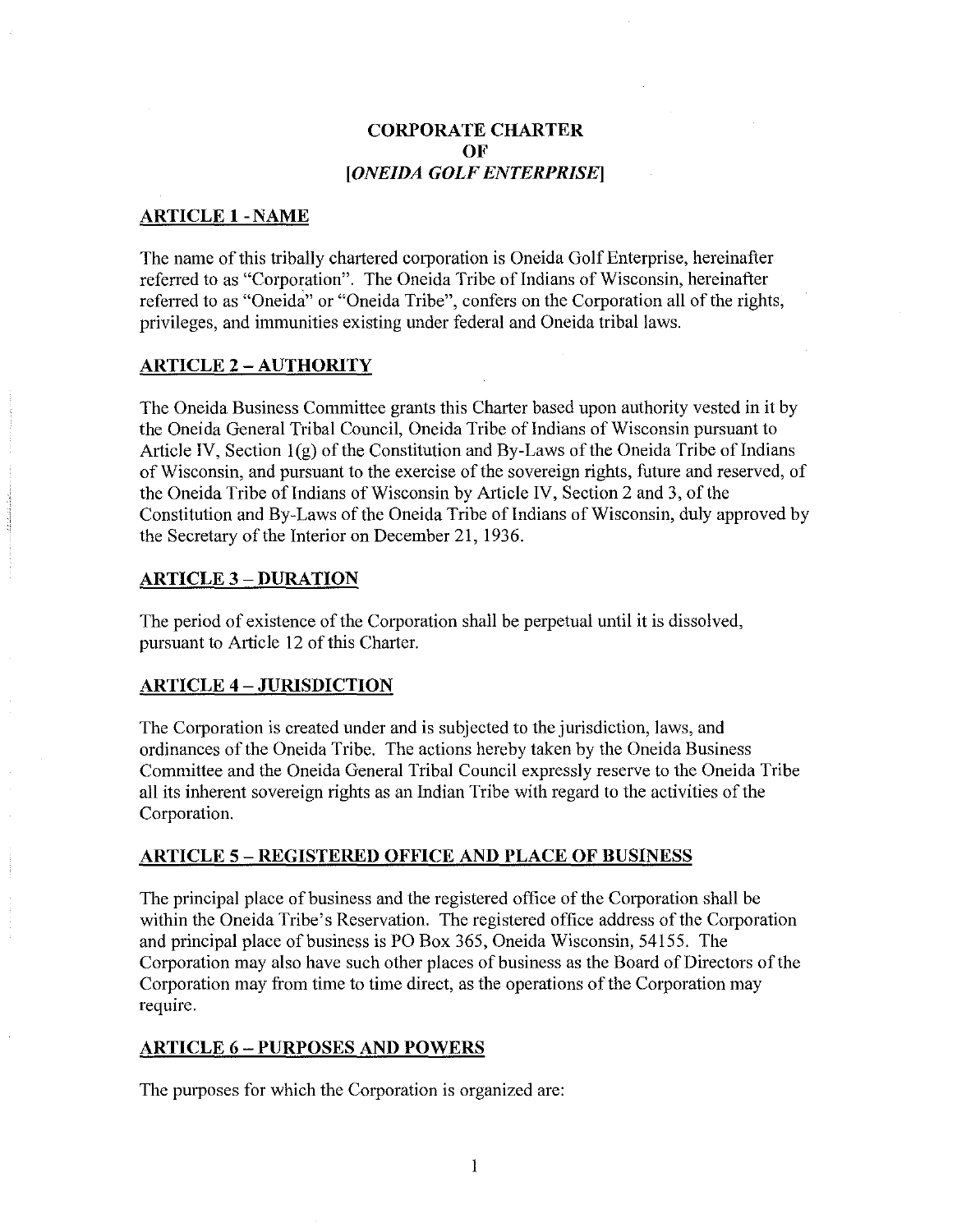- 1. The Corporation shall manage and operate a golf course, golf club, banquet facilities, restaurant, and other such activities connected with what is formerly known as the Thornberry Creek Golf Course.
- 2. The golf course and connected facilities shall be maintained and operated in conformity to and in coordination with the economic development policies and plans of the Oneida Tribe as adopted by the Oneida Business Committee.
- 3. To operate and assist in the development and possible expansion ofthe golf course and all connected activities, including future financing, construction and contracting.
- 4. To do any and all activities which may be necessary, useful or desirable for the furtherance, accomplishment, fostering or attainment of a successful and sustainable golf course and connected facilities. These activities may be done directly, indirectly, and either alone or in conjunction or cooperation with others, whether such others be persons or organizations of any kind or nature, such as corporations, firms, associations, trusts, institutions, foundations, or governmental bureaus, departments, or agencies.
- 5. To purchase, take, receive, lease, solicit, take by gift, devise or bequest, or otherwise acquire, own, improve, use and otherwise deal in and with money, securities, real and personal property, rights and services of any kind and description, or any interest therein. Real property transactions within the reservation boundaries of the Oneida Tribe may only be made with the consent of, and in cooperation with the Oneida Land Commission in accordance with Oneida laws.
- 6. To sell, convey, mortgage, pledge, lease, exchange, transfer and otherwise dispose of all or any part of its property and assets, provided that title to all trust or restricted real property of the Oneida Tribe shall be and remain in its trust or restricted status. Real property transactions within the reservation boundaries of the Oneida Tribe may only be made with the consent of, and in cooperation with the Oneida Land Commission in accordance with Oneida laws.
- 7. To borrow money and make, accept, endorse, execute and issue bonds, debentures, promissory notes, guarantees, and other obligations of the Corporation for monies borrowed, or in payment for property acquired or for any such obligations be secured interest, mortgage, pledge deed, indenture, agreement or other instrument of trust, or by other lien upon, assignment, of or agreement in regard to all or any part of the property, rights or privileges of the Corporation.
- 8. To buy, own, sell, assign, mortgage or lease any interest in real or personal property for such periods as may be authorized by law and to hold, manage, mortgage and sublease the same. Real property transactions within the reservation boundaries of the Oneida Tribe may only be made with the consent of, and in cooperation with the Oneida Land Commission in accordance with Oneida laws.
- 9. To enter into, make, perform and carry out contracts, including contracts of employment, and to receive financial assistance from any governmental or private source and to expend its funds in furtherance of its purposes.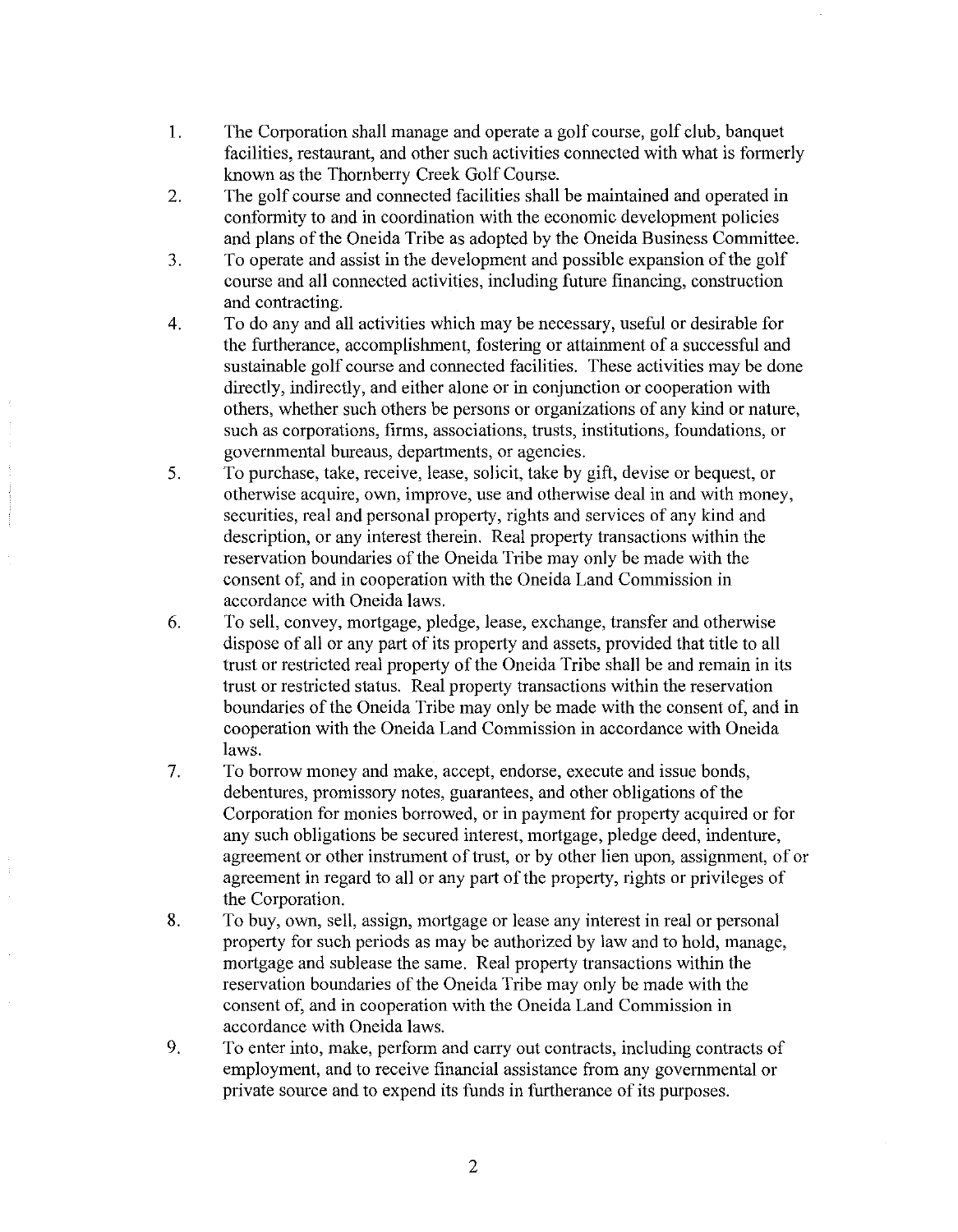- 10. To borrow money and to issue evidence of indebtedness in furtherance of the purposes of the Corporation and to secure the same by mortgage, pledge or other lien upon the property of the Corporation.
- II. To purchase, receive, subscribe for, otherwise acquire, own, hold, vote, sell, mortgage, lend, pledge, or otherwise dispose of, and deal in and with shares or other interests, or obligations of, any other entity.
- 12. To select, elect, appoint or otherwise hire officers, agents or employees of the Corporation and define their duties and fix their compensation.
- 13. To amend and alter By-Laws, not inconsistent with this Charter, for the administration and regulation of the affairs of the Corporation, subject to being approved by the Oneida Business Committee.
- 14. To sue and be sued in its Corporate name to the extent allowed by law. The Oneida Tribe hereby gives its irrevocable consent to allow the Corporation to sue and be sued upon any contract, claim or obligation of the Corporation arising out of the accomplishment of its purposes, and hereby authorizes the Corporation to waive any immunity from suit which it might otherwise have and that any recovery against the Corporation shall be limited to the assets of the Corporation. Provided, however, that neither the Oneida Tribe, nor any of its property, shall be liable for the debts or obligations of the Corporation.
- IS. To establish and maintain such bank accounts as necessary for the operation of the Corporation.
- 16. The purposes specified herein shall be construed as both purposes and powers.

# **ARTICLE** 7 - **CONTROL OF OPERATION**

- 1. The business, affairs, and property of the Corporation shall be managed by a Board of Directors, consisting of five (5) members, whom shall be selected and appointed by the Oneida Business Committee. The original Board shall be appointed on an interim, six month basis. After this point, two Board members shall be selected for a two year term, which shall be a three (3) year term upon renewal of those seats. Three board members, after the initial six month appointment, shall sit on seats for three (3) year terms thereafter, ensuring a staggered system of future appointments. The Oneida Business Committee, in selecting and appointing members of the Board of Directors, shall give due consideration to qualities of industry, responsibility, integrity, and judgment, and shall have due regard for:
	- A. The need for diversity of experience on the Board of Directors.
	- B. The need for adequate representation of the various areas of expertise served and required by the Corporation.
	- C. The guidelines of organizations providing financial assistance to the Corporation.
- 2. The Board of Directors shall be responsible for the development, custody, management, and operation of the golf course and all associated activities, for the establishment and maintenance of effective operating policies, for the selection of the President of the Corporation, if such position is deemed necessary, and for the usual and ordinary duties of oversight of performance,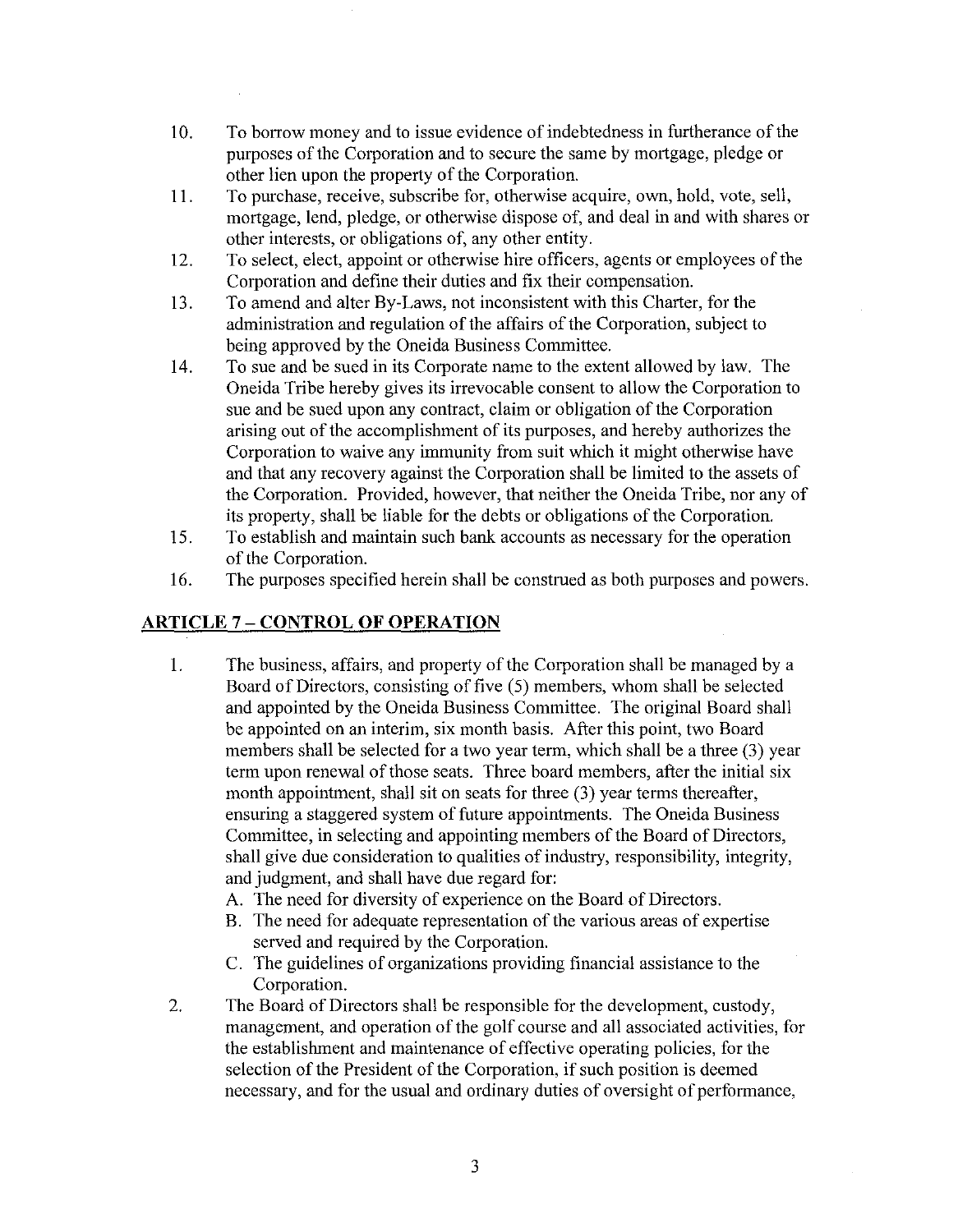direction, and advice to management traditionally performed by Boards of Directors.

- 3. Directors appointed by the Oneida Business Committee may be removed, with or without cause, by the Oneida Business Committee by a vote of the majority of the members of the Oneida Business Committee present and voting at any duly called and held meeting of the Oneida Business Committee. The Board of Directors may adopt By-Laws governing the removal of Corporate Officers by the Board of Directors with or without cause.
- 4. Compensation of the Board of Directors shall be determined by the Oneida Business Committee. The interim Board of Directors shall be compensated at \$250.00 per month.

# **ARTICLE** 8 - ASSETS

Subject to the legal and contractual rights of others, including the Oneida Tribe, the Corporation shall have as its corporate assets and the authority to acquire, manage, own, use, pledge, encumber, and assign the following:

- 1. All corporate properties of real or personal nature subject to any conditions set out in an Oneida Tribal resolution authorizing the transfer of such properties to the Corporation
- 2. All funds which the Corporation may acquire by grant, loan, gift or other means.
- 3. All interests in real and personal property whether of a tangible or intangible nature, the Corporation may acquire by grant, gift, loan, purchase, lease or other means.
- 4. All earnings, interest, dividends, accumulations, contract rights, claims, and other proceeds arising from any listed assets.

# **ARTICLE** 9 - **INDEMNIFICATION OF DIRECTORS AND OFFICERS**

The Corporation shall indemnify any person who was or is a party or threatened to be made a party to any threatened, pending, or completed action, suit or proceeding either civil, criminal, administrative or investigative by reason of the fact that he or she is or was a director, officer, agent or employee acting on behalf of the Corporation against expenses (including attorney's fees), judgments, fines, and amounts paid in settlement actually and reasonably incurred by him or her in connection with such action, suit, or proceeding to the extent that such person is not otherwise indemnified.

# **ARTICLE 10** -PAYMENTS **TO TRIBE**

This Charter is granted upon the condition that profits of the Corporation shall be distributed to the Oneida Tribe in the following manner:

1. The Corporation will, as soon as practical, make a determination of the net profits or income of the Corporation for each fiscal year. Net income will be based upon generally accepted accounting principles